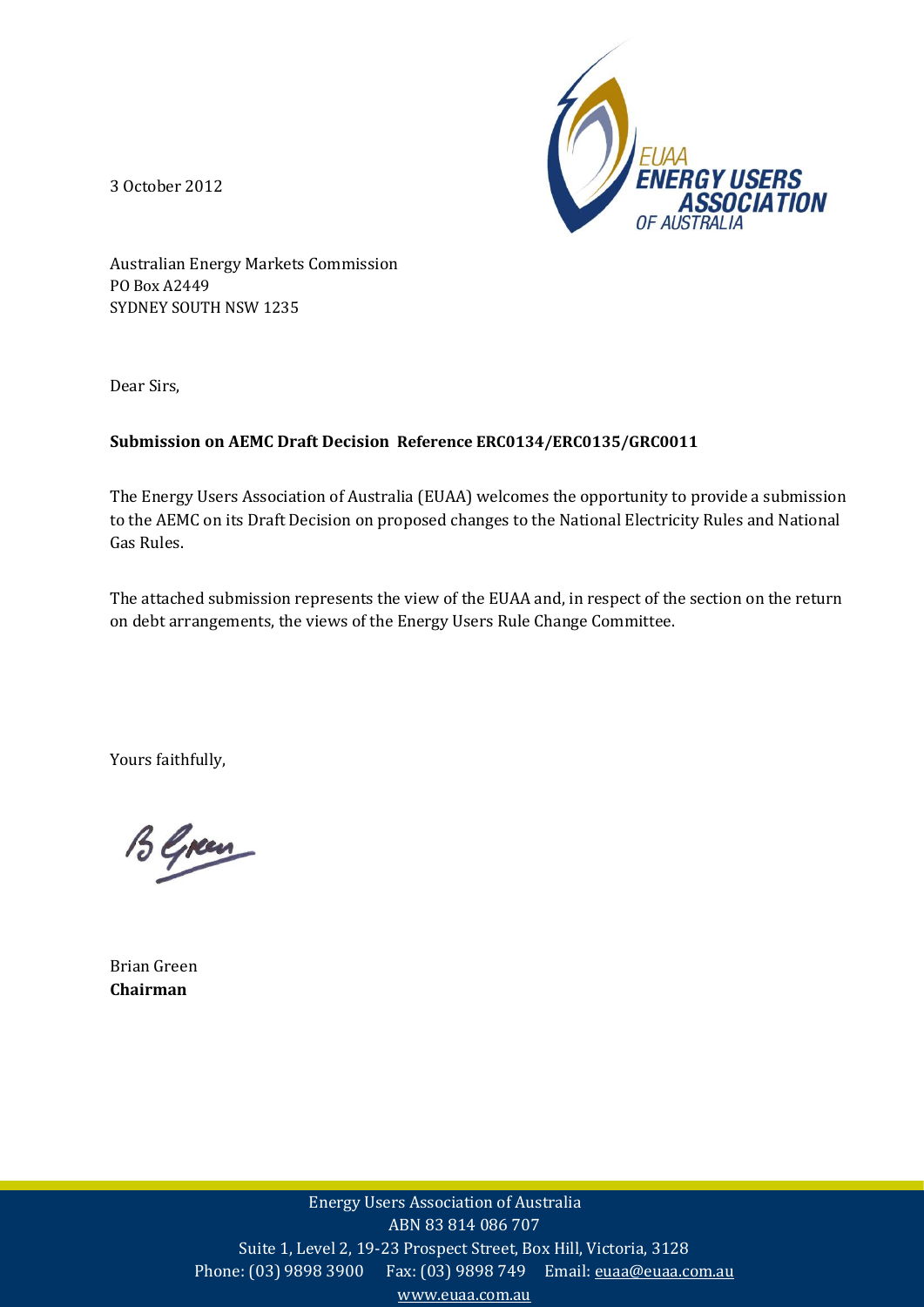

Submission to the Australia Energy Market Commission on its Draft Decision on changes to the National Electricity Rules proposed by the Australian Energy Regulator and the Energy Users Rule Change Committee

Energy Users Association of Australia Suite 1, Level 2 19-23 Prospect Street Box Hill VICTORIA 3125 Tel: +61 3 9898 3900

Email: euaa@euaa.com.au Website: www.euaa.com.au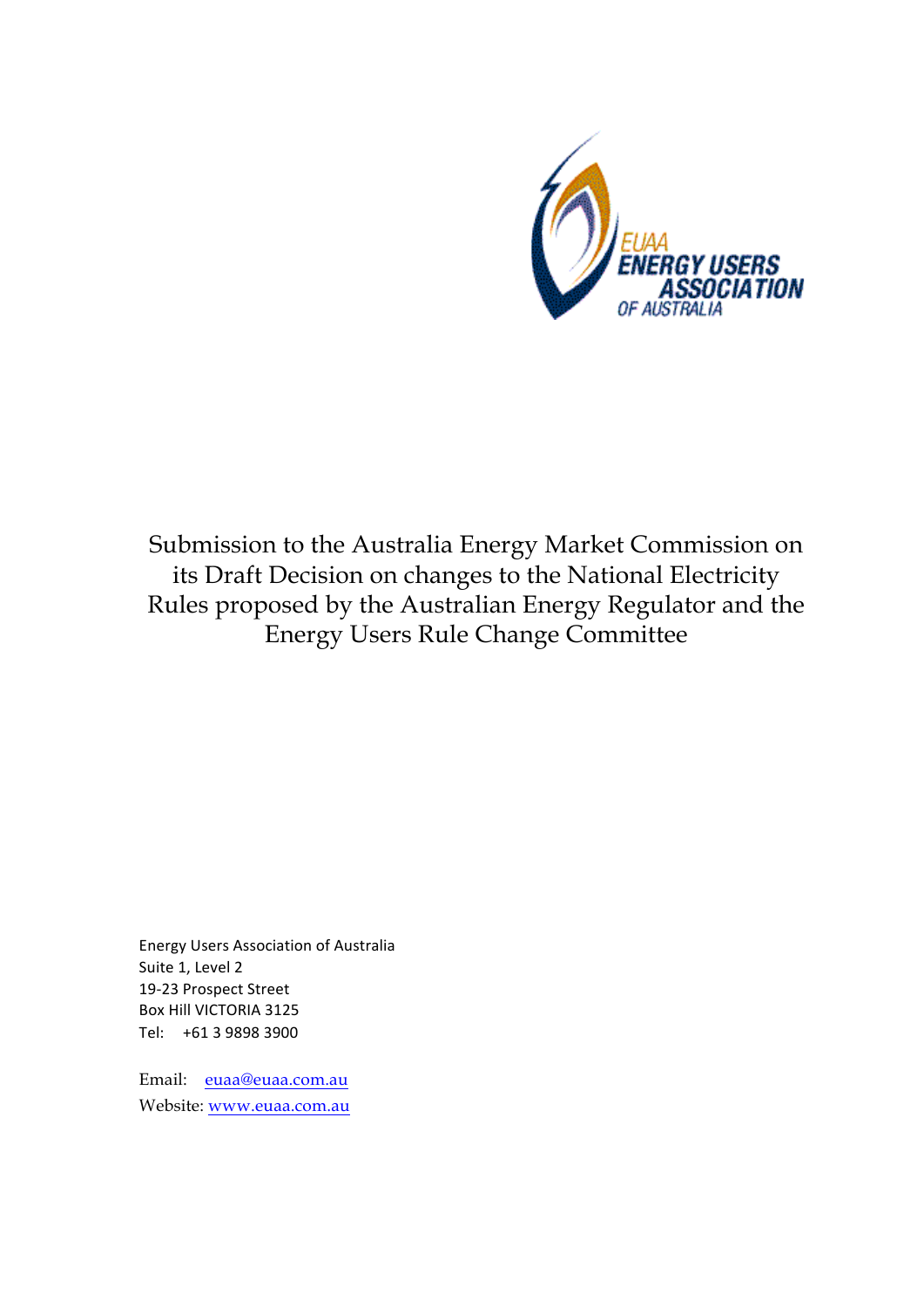### **EXECUTIVE SUMMARY**

This document is the Energy Users Association of Australia (EUAA) submission to the Australian Energy Market Commission (AEMC) on its Draft Decision on proposals from Energy Users Rule Change Committee to change the National Electricity Rules, and from the Australian Energy Regulator (AER) to change the National Gas Rules and the National Electricity Rules.

The EUAA advocates on behalf of large energy users and has around 100 members. Over the last five years our members have suffered extraordinary and unreasonable price rises, mainly as a result of higher regulated charges by the network service providers (NSPs) in the NEM. Flaws in the Rules have contributed to this.

The EUAA had hoped that the AEMC's Draft Decision would deliver changes to the Rules that would help to address the price rises and that would help to ensure much tougher regulation by the AER. We are not convinced that the AEMC's Draft Decision achieves either of these.

The AEMC has made three main decisions on changes to the National Electricity Rules proposed by the Australian Energy Regulator (AER) and the Energy Users Rule Change Committee (EURCC):

- 1. Government-owned service providers should continue to get a return on debt as if they are privately owned.
- 2. If the AER rejects an NSP's capex or opex proposal, it is no longer required to determine a substitute amount "only to the extent necessary" and "on the basis of the regulatory proposal".
- 3. The AER has discretion to determine the allowed rate of return subject only to the principle that it should reflect the cost of capital of a benchmark efficient firm.

Of these three decisions, the first is the most significant. If the AEMC had accepted the EURCC's proposal, it would have reduced the revenue recovered by government-owned electricity network service providers (and paid to their State Government owners in the form of debt fees) by around \$1bn per year. Assuming this change had taken effect in 2010, the average prices charged by those service providers would have been around 14% lower than they were.

The AEMC has rejected the EURCC's proposal mainly on the basis that it contravenes the Competition Principles Agreement, and for other reasons. We disagree with the AEMC's reasoning, as set out in this submission.

The AEMC's second decision (listed above) is a useful elimination of an ambiguity and we suggest helps to ensure that the AER will feel less constrained by NSP's proposals, in setting capex and opex allowances.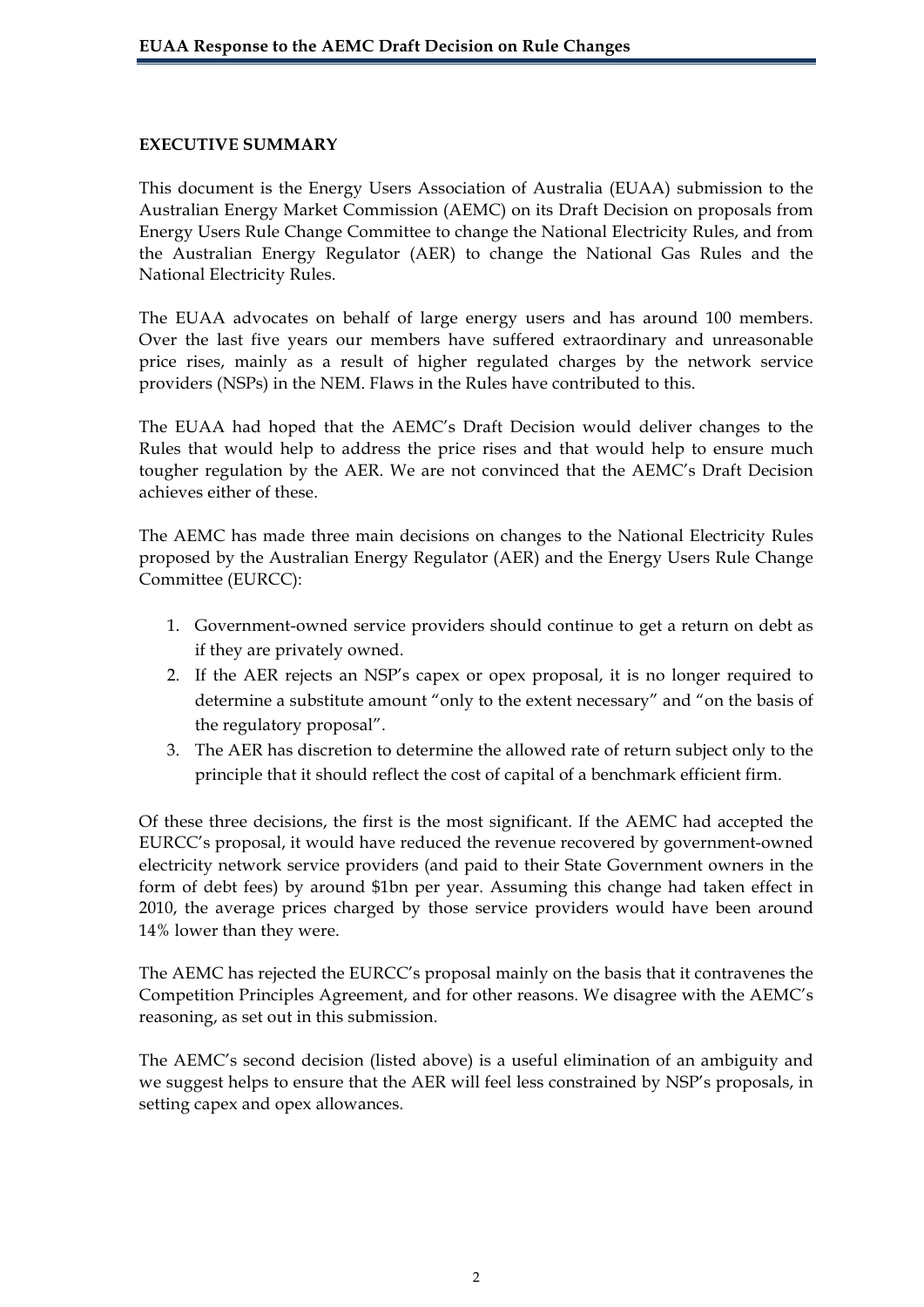The third decision would be significant if it was the case that the AER was constrained by the Rules. However we do not believe that to be the case. The AER has had full discretion in setting the Weighted Average Cost of Capital (WACC) for gas pipelines and gas distributors, and the ACCC had similar discretion for transmission network services providers (before 2006). The evidence shows that the AER made similar WACC decisions when it was unconstrained by the Rules, as it did when subject to the constraints in Chapters 6 and 6A in the Rules. Therefore we can not conclude that additional regulatory discretion for the AER in the determination of the WACC will *necessarily* make any difference to future decisions by the AER on the WACC.

In addition to these three decisions, the AEMC has also decided a number of less significant changes (elimination of a debateable ambiguity in relation to benchmarking, allowing ex-post adjustment of capex allowances, requiring the AER to publish seven new guidelines on various issues, lengthening the regulatory decision process and putting additional steps into the process, requiring greater transparency on late submissions and the withholding of information claimed to be confidential, and encouraging the AER and NSPs to provide more information to consumer representatives).

Our assessment of these decisions is as follows:

- We do not expect that the elimination of (debatable) ambiguities in benchmarking will make much difference – the Rules already say that the AER must have regard to benchmarks in setting expenditure allowances.
- The decision to allow ex-post adjustment of capex is difficult to assess, but on balance we are not convinced that it is helpful.
- Our expectation is that the publication of additional guidelines and the lengthening of regulatory decision processes will not simplify regulatory decisions or necessarily lead to better decisions.

While neither the AER nor the EURCC proposed changes to the Rules to empower consumers, our conclusion is that the provisions that the AEMC has made to encourage greater engagement by the AER and NSPs with consumer representatives, are unlikely to make much difference to the disempowerment of consumers in regulatory processes.

Our assessment, in summary, is therefore that the AEMC's Draft Decision is unlikely to result in noticeable differences in the decisions that the AER will make in future, compared to what they would have made if the Rules were left as they currently stand. Certainly we consider that it is not possible to conclude that these changes will reduce electricity prices in future compared to what they otherwise would have been.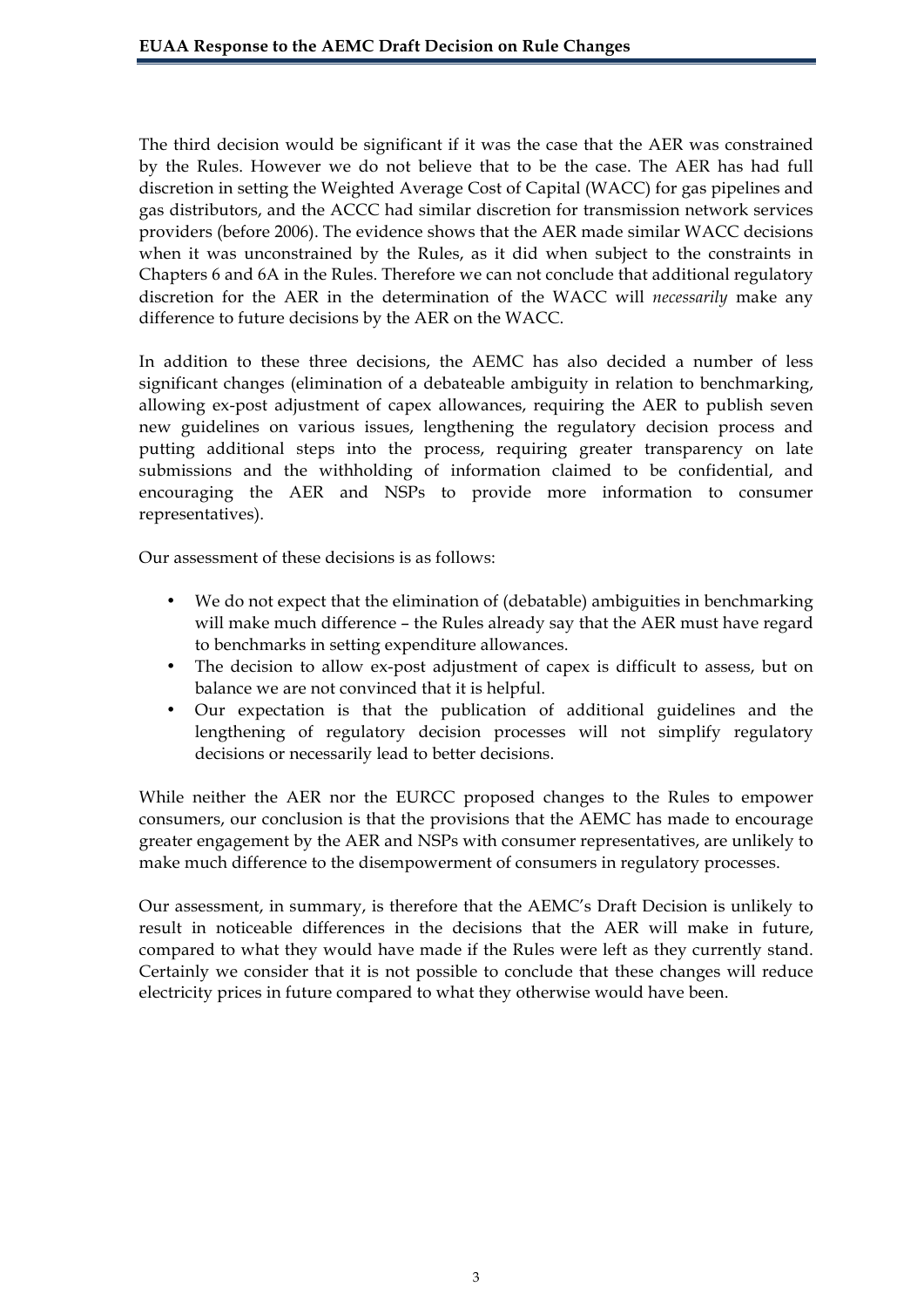# **Table of Contents**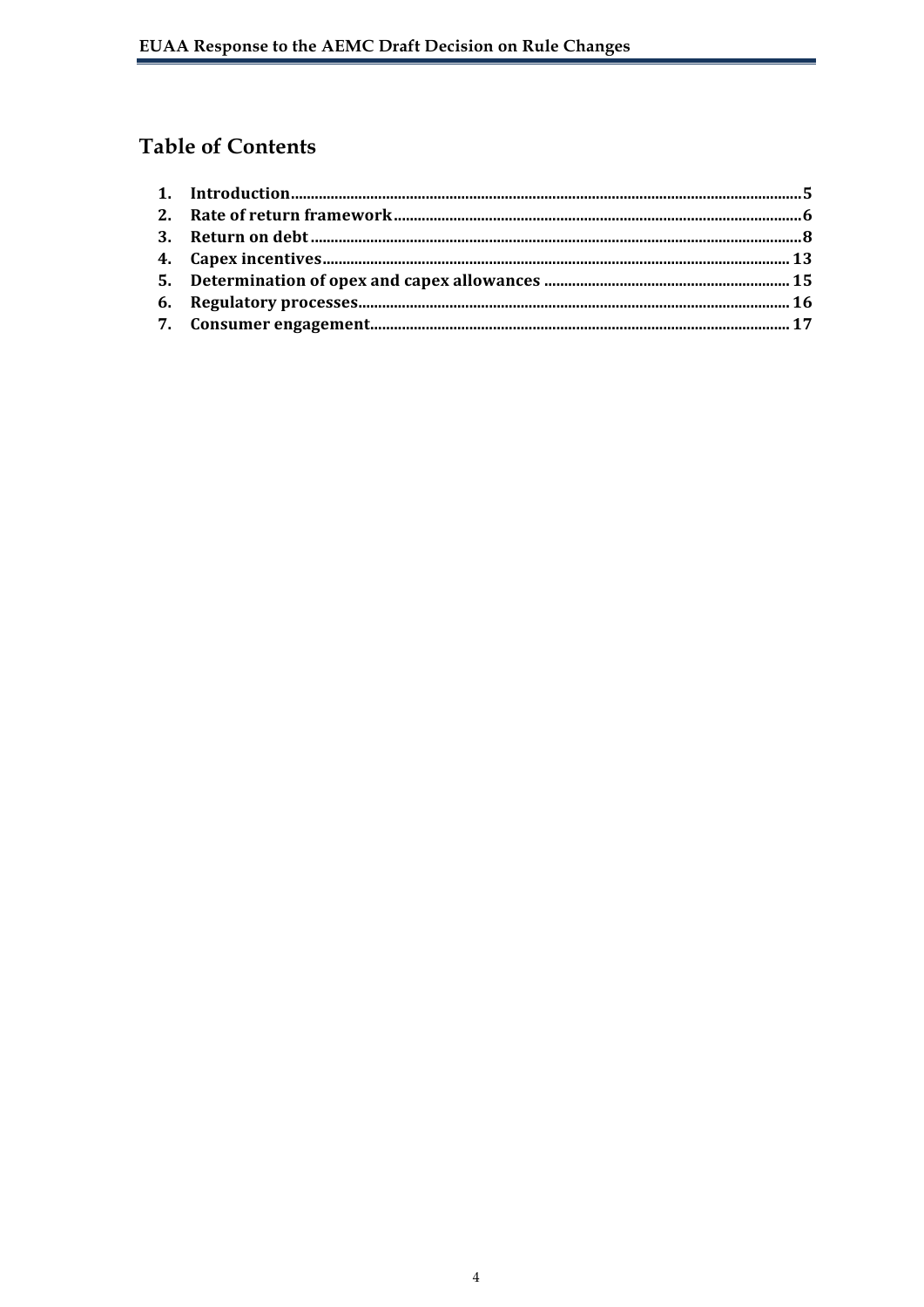## **1. Introduction**

This document is the Energy Users Association of Australia (EUAA) submission to the Australian Energy Market Commission (AEMC) on its Draft Decision on proposals from Energy Users Rule Change Committee to change the National Electricity Rules, and from the Australian Energy Regulator (AER) to change the National Gas Rules and the National Electricity Rules.

The EUAA represents large energy users and has around 100 members. Over the last five years our members have suffered extraordinary price rises, mainly as a result of higher regulated charges by the network service providers (NSPs) in the NEM. Flaws in the Rules have contributed to this.

The EUAA had hoped that the AEMC's Draft Decision would deliver changes to the Rules that would help to address the price rises and that would help to ensure much tougher regulation by the AER. We are not convinced that the AEMC's Draft Decision achieves either of these.

In this submission, each section begins by summarising the AEMC's Draft Decision on each element of the proposed changes, followed by our assessment of the AEMC's Draft Decision.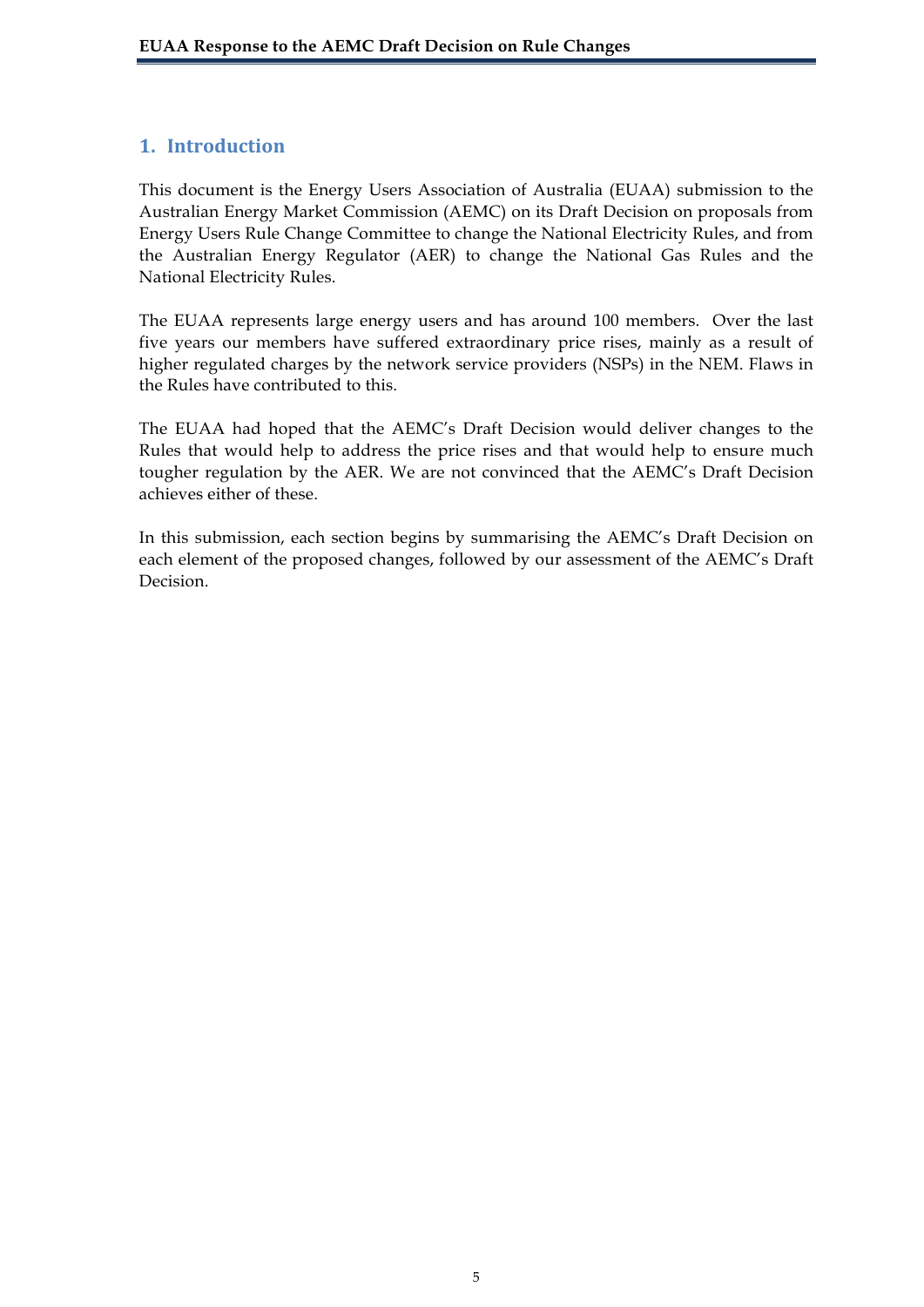## **2. Rate of return framework**

The AEMC has proposed that the AER has full discretion to determine the rate of return for each NSP subject to a general requirement that this return be based on a benchmark efficient NSP. The AER is also required to determine non-binding guidelines – to be revised at least every three years. The purpose of these guidelines is to provide some predictability to the AER's approach and to allow stakeholders to engage constructively in regulatory debates, without necessarily having to be involved in the same debates during each regulatory determination.

#### **Assessment**

The AER has and has had complete discretion to determine the allowed rate of return for gas network service providers. Until the revised arrangements for Chapter 6 took effect, it had similar discretion in the determination of the allowed returns for transmission network service providers.

Since the revised Chapter 6 and new Chapter 6A took effect, the AER has had less discretion in electricity, but still a substantial level – other than in the determination of the risk free rate and debt risk premium, and other relatively less significant differences between the arrangements in chapters 6 and 6A.

To inform an assessment of what greater freedom for the AER in this area might deliver, we have compared outcomes in the AER's regulation of gas pipelines, and also of transmission network service providers until the revised Chapter 6 took effect, with the outcomes that have been delivered since the implementation of Chapter 6 and Chapter 6A.

In total this covers 40 regulatory determinations that the ACCC and then the AER has made since 2000 for covered gas pipelines, gas network service providers, electricity transmission network service providers and electricity distribution network service providers.

The analysis is of the difference between the nominal vanilla weighted average cost of capital (WACC) less the risk free rate. Some of these decisions were varied on appeal to the Australian Competition Tribunal (ACT). We have used the AER and ACCC's decisions not the ACT's varied values, because we are interested in understanding the AER's decisions not the ACT's decisions.

The results of this analysis are presented in Figure 1 below.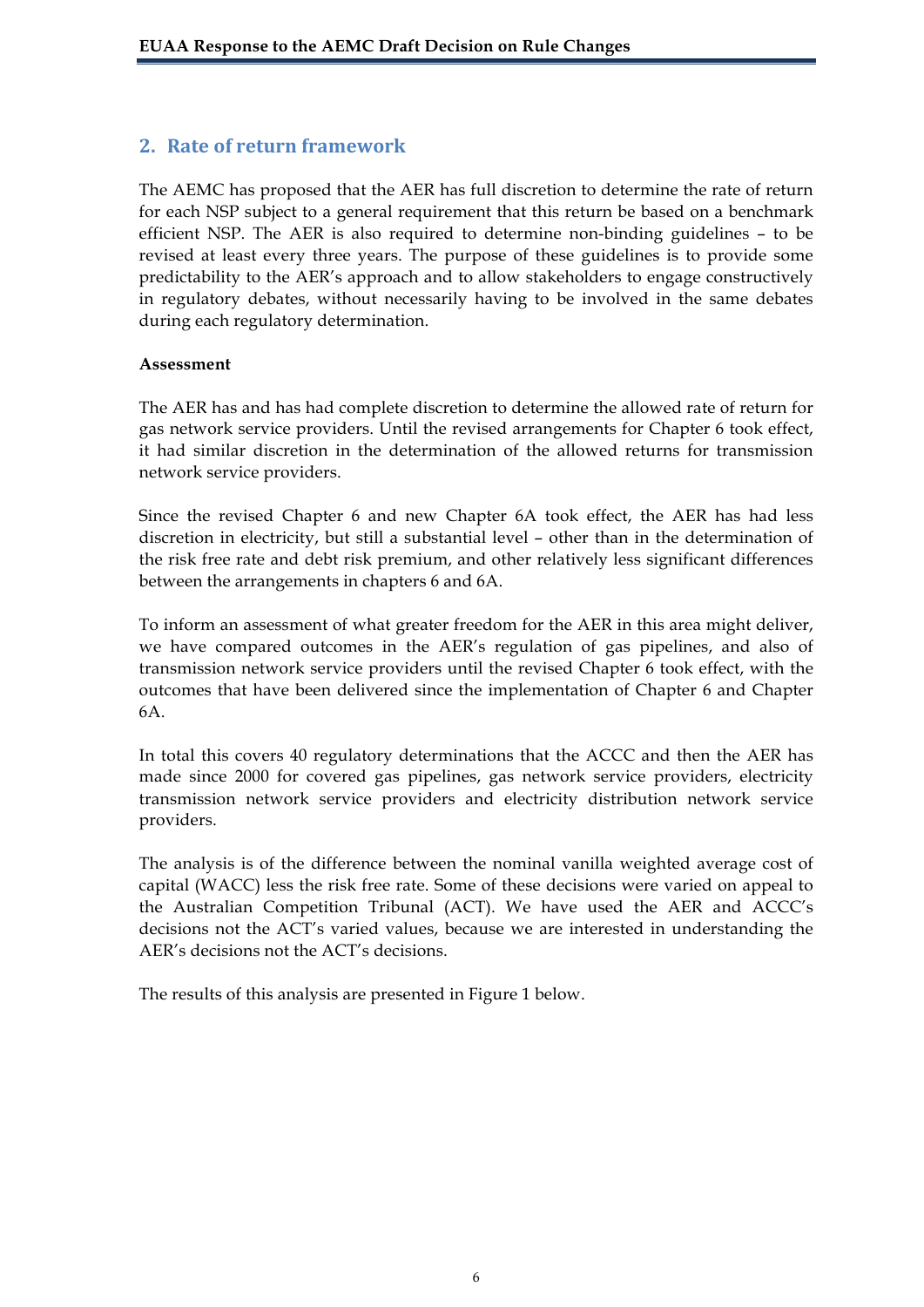**Figure 1. Difference between the nominal vanilla WACC and the risk free rate in all network service provider decisions by the AER and ACCC**



**Source: AER and ACCC regulatory decisions**

A number of conclusions can be drawn from this analysis:

- The ACCC determined comparable WACC for gas pipelines and distributors and electricity transmission network service providers.
- The AER has determined comparable WACC for gas pipelines and distributors and electricity transmission and distribution network service providers.
- The step up in the determination of the WACC since 2008 corresponds to the implementation of the arrangements in Chapter 6 and Chapter 6A of the Rules. But there were no changes in the determination of the WACC for gas network service providers and yet the AER determined a WACC for gas network service providers that is comparable to that for the electricity network service providers.

This analysis supports the conclusion that the AER's concern that it has not had sufficient discretion in the determination of the WACC of electricity network service providers is hard to sustain. This is because it has had complete discretion in the determination of the WACC for gas network service providers and yet has delivered a comparable WACC to the level it has determined for electricity network service providers.

On the basis of this assessment we conclude that greater discretion for the AER in the determination of the allowed return, though generally desirable, has not influenced WACC determinations in the past and so may not do so in future.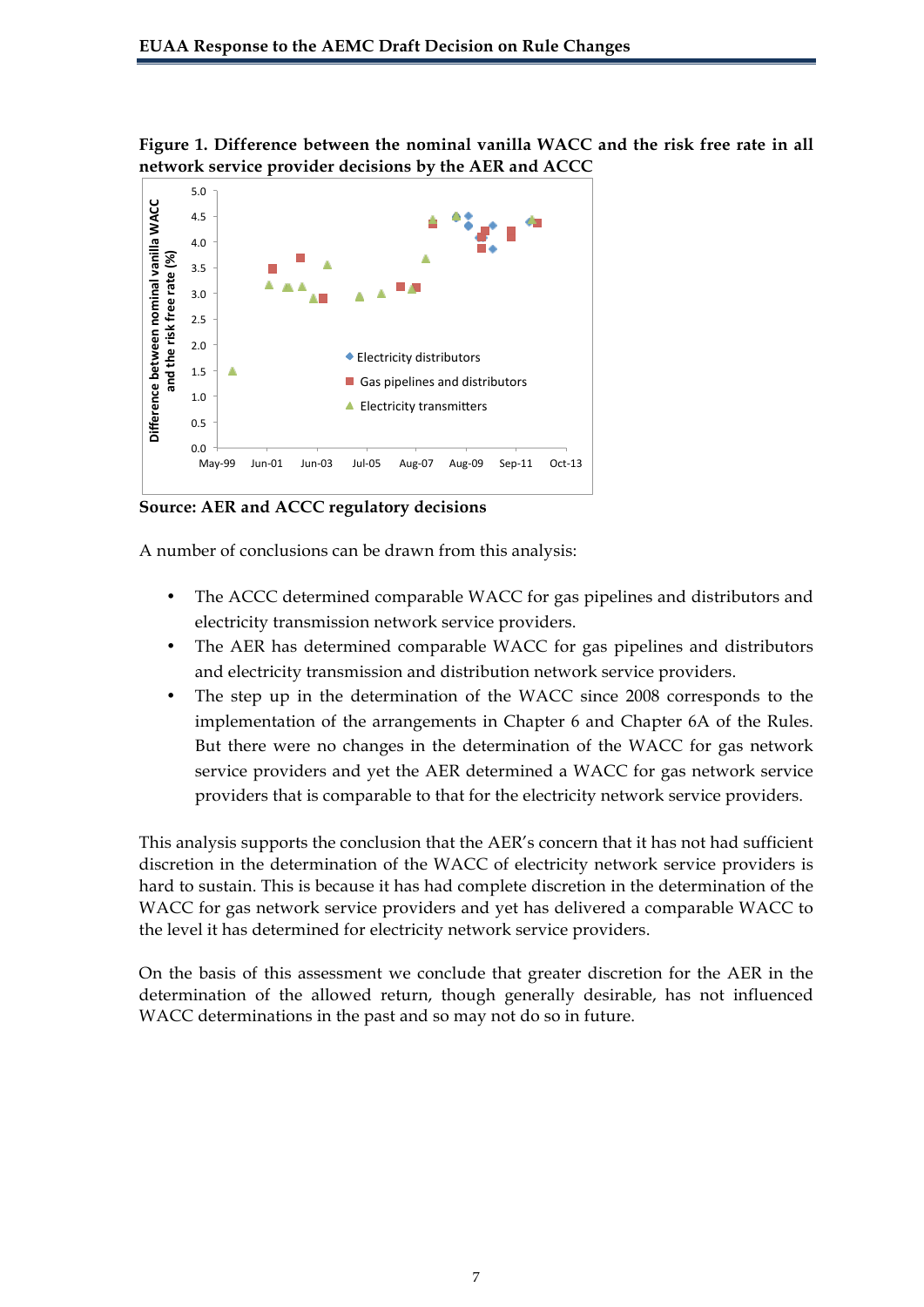## **3. Return,on,debt,**

The Energy Users Rule Change Committee (EURCC) proposed changes to the allowed return on debt. The AEMC distinguished between the EURCC's proposal to have the return on debt contingent on ownership (private and government), from the EURCC's proposed changes to the methodology for the calculation of the return on debt.

For the latter, the AEMC has agreed that there is a problem, and has decided to strike out the current Rules provisions on the method for the determination of the risk free rate and debt risk premium. It has also decided that the AER should determine the return on debt using whatever approach it considers appropriate.

For the former, the AEMC has disagreed with the EURCC that the return on debt for government-owned service providers should be calculated differently to privately owned service providers. The rest of this section explains and critiques the AEMC's reasoning.

The AEMC has decided that the Rules should not determine a different allowed return on debt for government owned NSPs, compared to their privately owned peers. It provided various reasons for this. The Draft Decision (DD) provides no new reasoning beyond what the AEMC set out in its Directions Paper, however the DD has a different emphasis on various issues, and clarifies and further reinforces the AEMC's Directions Paper reasoning in various areas:

The AEMC's reasoning in the DD to support its conclusion is as follows:

- 1. There would be allocative inefficiency if the states do not charge (and users do not pay) competitive neutrality fees.
- 2. Tax-payers would be subsidising electricity users if there was no competitive neutrality fee.
- 3. The income taxes that state governments receive on the profits of their NSPs should not be counted as a return on equity (and hence by implication state governments are not receiving extra-ordinary returns on their investment in NSPs).
- 4. There is competition for the services provided by NSPs and hence the Competition Principles Agreement should apply to NSPs; and
- 5. Irrespective of the merits of any other argument, the state governments say that the Competition Principles Agreement as they have interpreted it applies, and so whatever fees they calculate pursuant to this agreement, can be recovered from users in regulated charges.

We think that none of these arguments withstand scrutiny. The rest of this subsection sets out our views.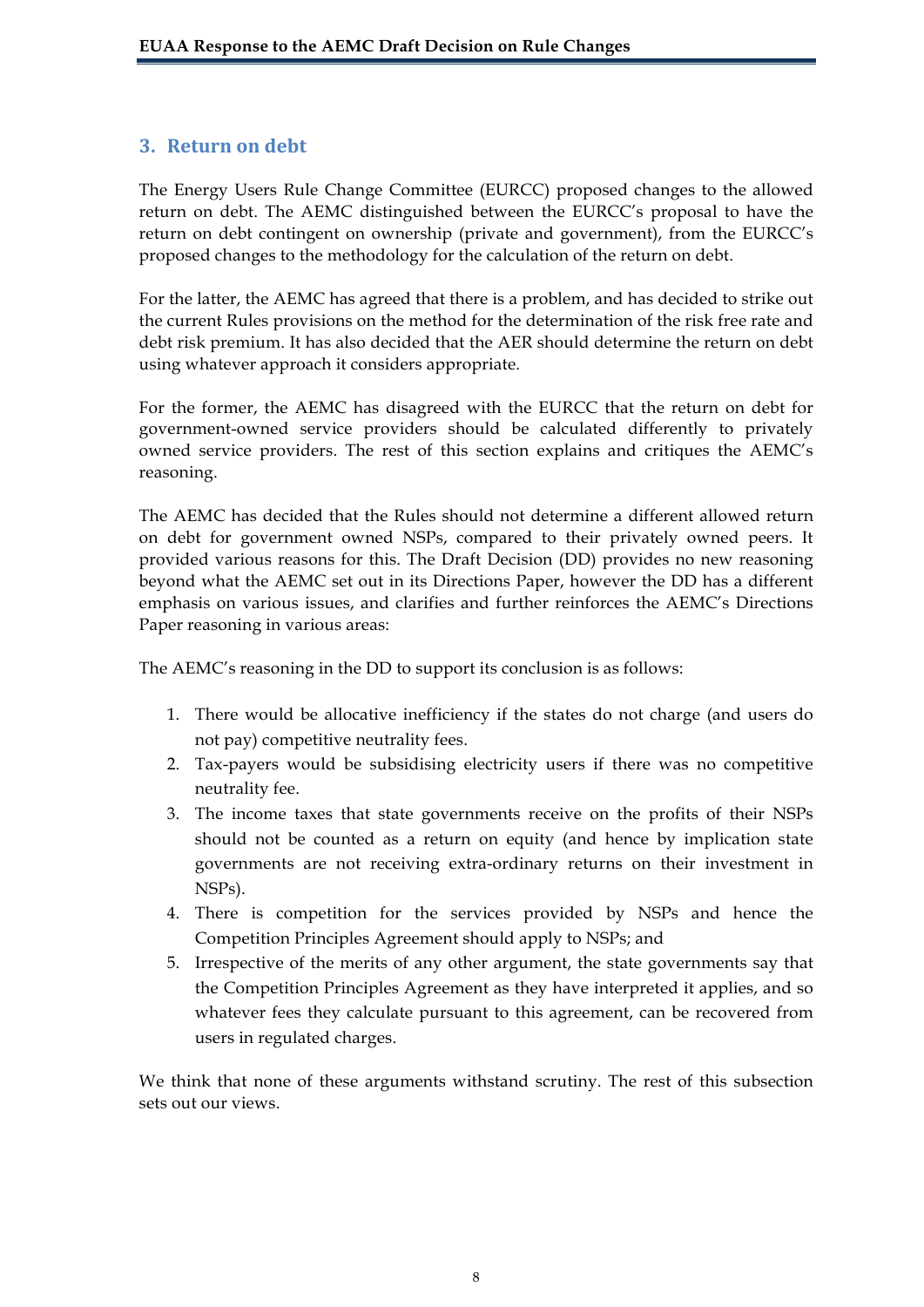### **Allocative inefficiency**

The AEMC suggests that unless competitive neutrality fees are charged, the return on debt will be "artificially" low. It then says (page 85) that "'*faced with an artificially lower rate of return, the service provider may view capex solutions as comparatively lower cost to nonnetwork solutions*". By implication, if competitive neutrality fees are not charged, the AEMC suggests NSPs will overspend (what the AEMC calls "*over-investment*" on page 86).

But later on the same page, the AEMC contradicts this by arguing, that "*it is arguably more likely that reducing the rate of return for state-owned service providers in the way proposed by the EURCC could lead to under-investment by the relevant service providers because the state governments may choose to restrict their access to debt capital"*.

These arguments are internally inconsistent – how can the elimination of debt fees result in under-investment and over-investment at the same time?

Leaving aside this internal inconsistency, we suggest that the AEMC has erred because it has ignored the reality that NSPs (that the governments own) are accountable to their government owners and so the cost of debt that they might see (after debt fees payable to their State Treasuries) is not relevant in their investment decision-making.

To expand on this point, NSPs' investment decisions are made by Boards, appointed by the state governments and whose task it is to represent the interests of the governments. These governments (and their appointed Board representatives) can be expected to consider the interests of their shareholder when approving the investments of the NSPs that they govern. In this case, they can be expected to make decisions that align the interests of the NSPs that they govern, with the interests of the shareholder whose interests they have fiduciary duties to protect.

In this context, competitive neutrality fees are simply a form of transfer payment, and Boards can be expected to see through them to the underlying economic substance – which is the difference between the cost of debt to the Government and the return on debt allowed to the NSP by the AER. The relevant issue therefore is the size of the difference between the allowed return on debt (that the regulator determines for the NSP) and the actual cost of debt raised by the state government treasuries.

If NSPs are rewarded with a higher return on debt than is the cost to their governments to provide that debt, then the government shareholder (and its representative the NSPs' directors) have an incentive to encourage their NSPs to increase their debt.

The existence of competitive neutrality fees is simply a matter of how the government extracts the surplus that arises from the difference between the return on debt and the cost of debt: if there is no fee, attributable profits will be higher (and the states have a claim on these profits and incomes taxes thereon). If there is a fee, the profits will be commensurately lower but the government gets the fee. Exactly the same income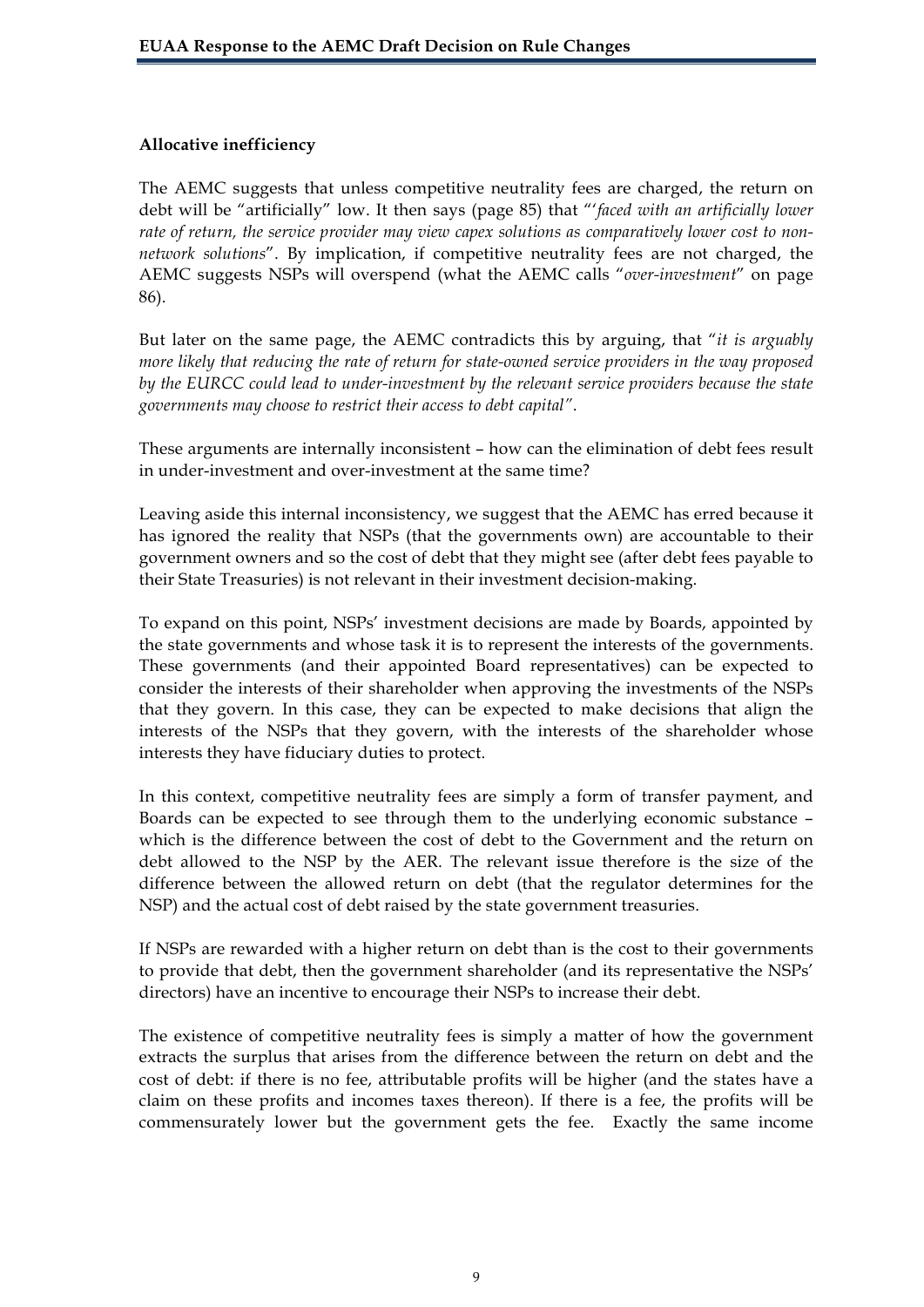accrues to the government in both cases, and their attitude to investment by their NSPs should be exactly the same in both cases.

It follows from this analysis that the relevant allocative efficiency issue is the gap between the cost of debt and return on debt, not the existence (or absence) of competitive neutrality fees. Therefore such fees (or their absence) can not be expected to have any meaningful impact on allocative efficiency.

## **Tax-payers would be subsidising electricity users if there is no competitive neutrality fee**

The Government, on behalf of tax-payers, provides the equity and debt capital that funds the NSPs that they own. The argument of whether tax-payers (the government) are funding electricity users or vice versa therefore needs to have regard to all the pecuniary benefits that the government, as an investor, receives on its investment in its NSPs.

The EURCC's proposal document analysed the situation in NSW (based on data provided by the NSW Auditor General) and calculated that from its electricity transmission, distribution and retail businesses, the NSW government received a return of 28.3% on its equity in these business in 2010.

Of this, the competitive neutrality fee on debt (from the distribution and retail businesses – and almost all of this will been from the distribution businesses) accounted for \$221m, or a 5.3% equivalent return on the government's equity in its distributors.

If we assume that this fee was not charged, the rate of return on equity would decline to 23%. This is still more than twice the rate of return on equity that the AER considers to be reasonable, in its determination of the Weighted Average Cost of Capital. In what sense then, is it reasonable to argue that taxpayers would be subsidising electricity users if there is no competitive neutrality fee?

## **Income taxes that state governments receive on NSP profits should not be counted as a return on equity**

Whether or not income taxes should be counted as a return on equity is not directly relevant to the treatment of the return on debt. Its value in the discussion is however whether such tax returns should be classified as a return on the government's equity in its NSP. If so, this strengthens the case that the governments should not also profit on debt costs through competitive neutrality fees.

On the advice of its consultants (SFG), the AEMC concluded that the return received by governments as a shareholder (as dividends) should be compared with the risk borne as a shareholder and that taxation revenues received as the taxing authority should have no part in this comparison.

This argument seems implausible. Income taxes arise from the profits that NSPs deliver, and when the government owns the NSPs, these profits accrue to the state government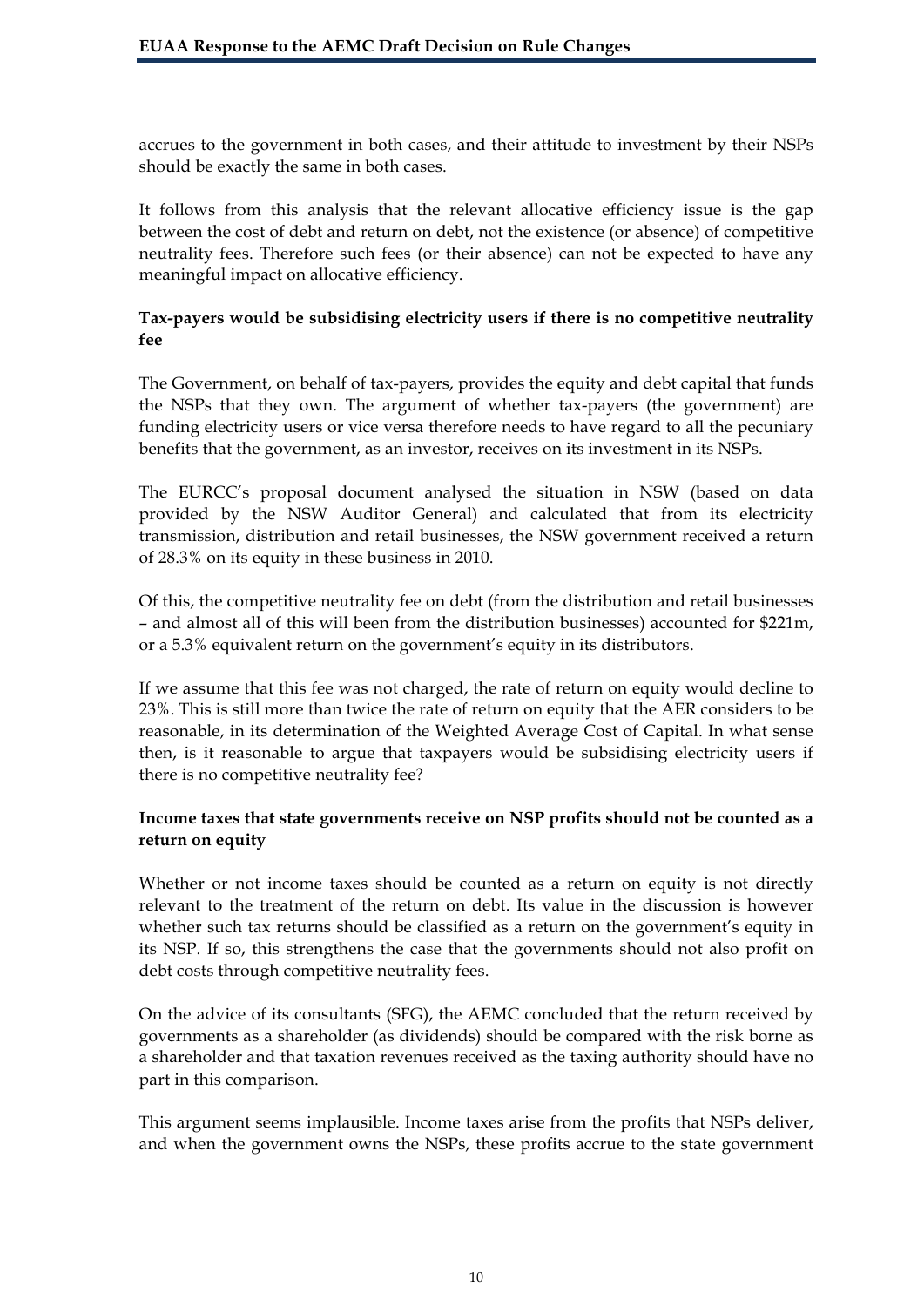because the Australian Constitution precludes the Commonwealth from taxing stategovernment activities. The fact that NSPs don't incur risk to earn the income tax is irrelevant. As the owner, the state government is entitled to both the profit and the tax on the profit. If the government ceased to be the owner it would be entitled to neither. To argue, as the AEMC does on the advice of SFG, that a dollar received by the government through income tax on the profits of its NSP is different to a dollar received by the government from the dividends on the NSP's profits, is to argue that administrative form should triumph over economic substance.

### **There is competition for the services provided by NSPs and hence the Competition Principles Agreement should apply to NSPs**

The AEMC argues (on page 86) that state owned "electricity service providers" are in competition with "the gas sector" and "other electricity networks" although strangely it considers this to be the case mainly in QLD, less so NSW and does not mention what might be the case in the rest of the NEM. By implication the AEMC suggests that the Competition Principles Agreement should apply (because the NSPs compete) and hence competitive neutrality fees should be included in the prices for their services. We note that the AEMC reaches the opposite conclusion on competition amongst NSPs (on page 167) where it concludes "*the NSP is a monopoly business and does not therefore compete directly with other businesses*".

The argument that there is a meaningful level of competition in the services provided by monopoly network service providers is surely unsustainable. The AEMC's latter conclusion (that there isn't) is sound, and the former must be discounted, and with it the rationale for the application of the Competition Principles Agreement to NSPs

## **The Competition Principles Agreement applies to network monopolies because the states say that it does**

The AEMC says (on page 81) that "*the most important factor to recognise is that state-owned service providers that are subject to the NER are required to pay debt neutrality or government guarantee fees to the jurisdictional government (via state treasuries) as part of the application of the competitive neutrality principles. These fees are mandated in various state legislation and code of practice instruments*".

By implication, the AEMC suggests that it has no discretion in this matter and that even if it agreed with the EURCC's arguments there is nothing it can do about it because stateowned NSPs have obligations imposed on them by their jurisdictional government owners. By implication, whatever obligations the state governments impose on their NSPs, the AEMC is required to accept.

There seems to be a double standard here. The AEMC has proposed regulations to deal with related-party contracts that privately-owned NSPs might enter into, to protect users from cost-shifting that could be achieved through this. Competitive neutrality fees extract values from NSPs and pass it to their government owners. They are, in substance, just like transfer pricing arrangements that might be negotiated between related parties.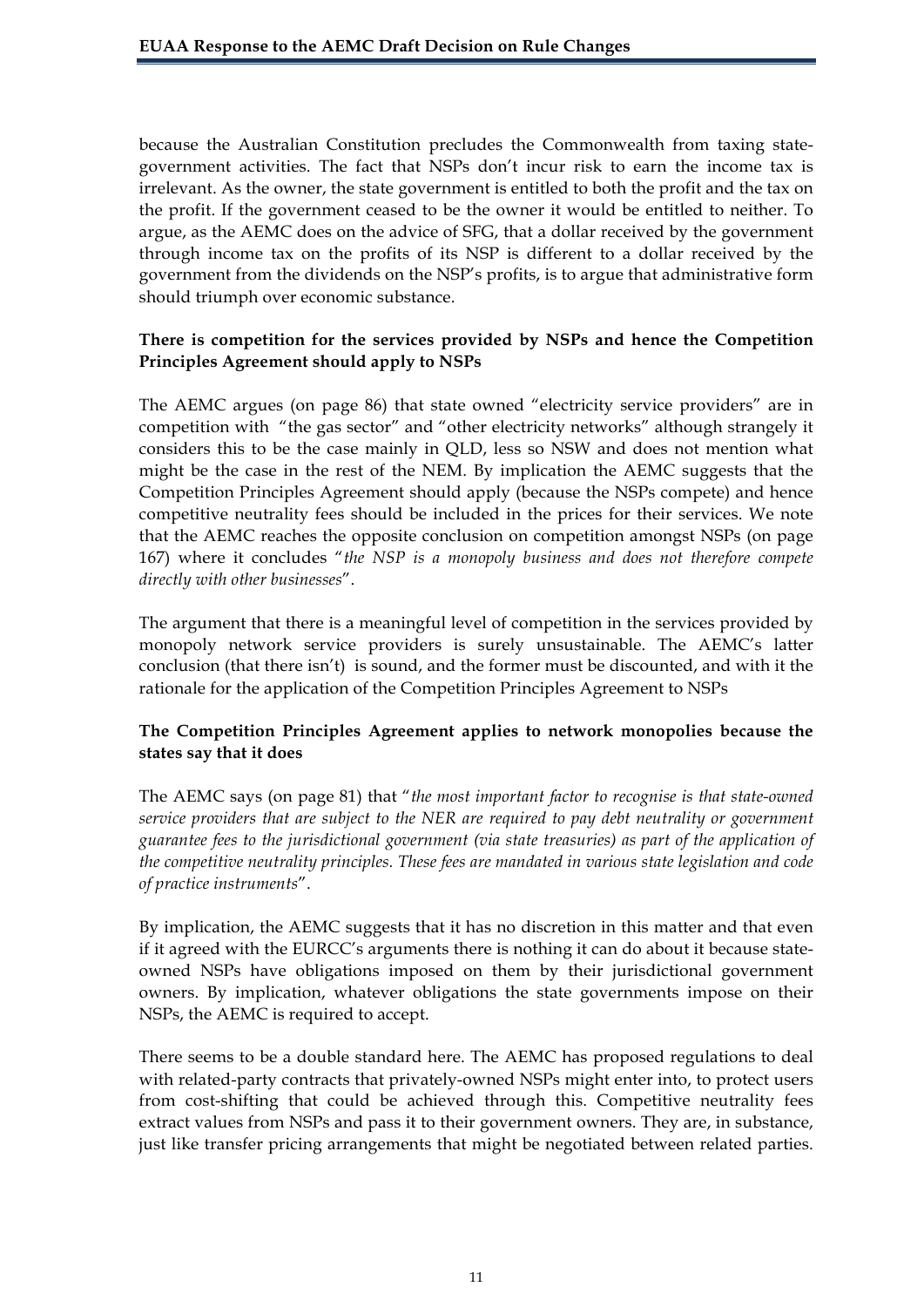The AEMC is right to guard against such transfers in related party contracts. Competitive neutrality fees are no different.

The National Electricity Law requires the AEMC to create and administer rules that serve the long term interest of consumers. At face value this says that the AEMC's task is to set rules that ensure that users can not be forced to bear charges unless they are in their long term interest. In this case, the AEMC's evaluation of competitive neutrality fees must rest on the argument that such fees are in the long term interest of consumers, not that the states have imposed them. The AEMC's Draft Decision has done the opposite.

On the basis of the EURCC's proposals, the AEMC's response to those proposals and this reply to that response, we fail to see how reasonable argument can be sustained that competitive neutrality fees are in the long term interest of consumers.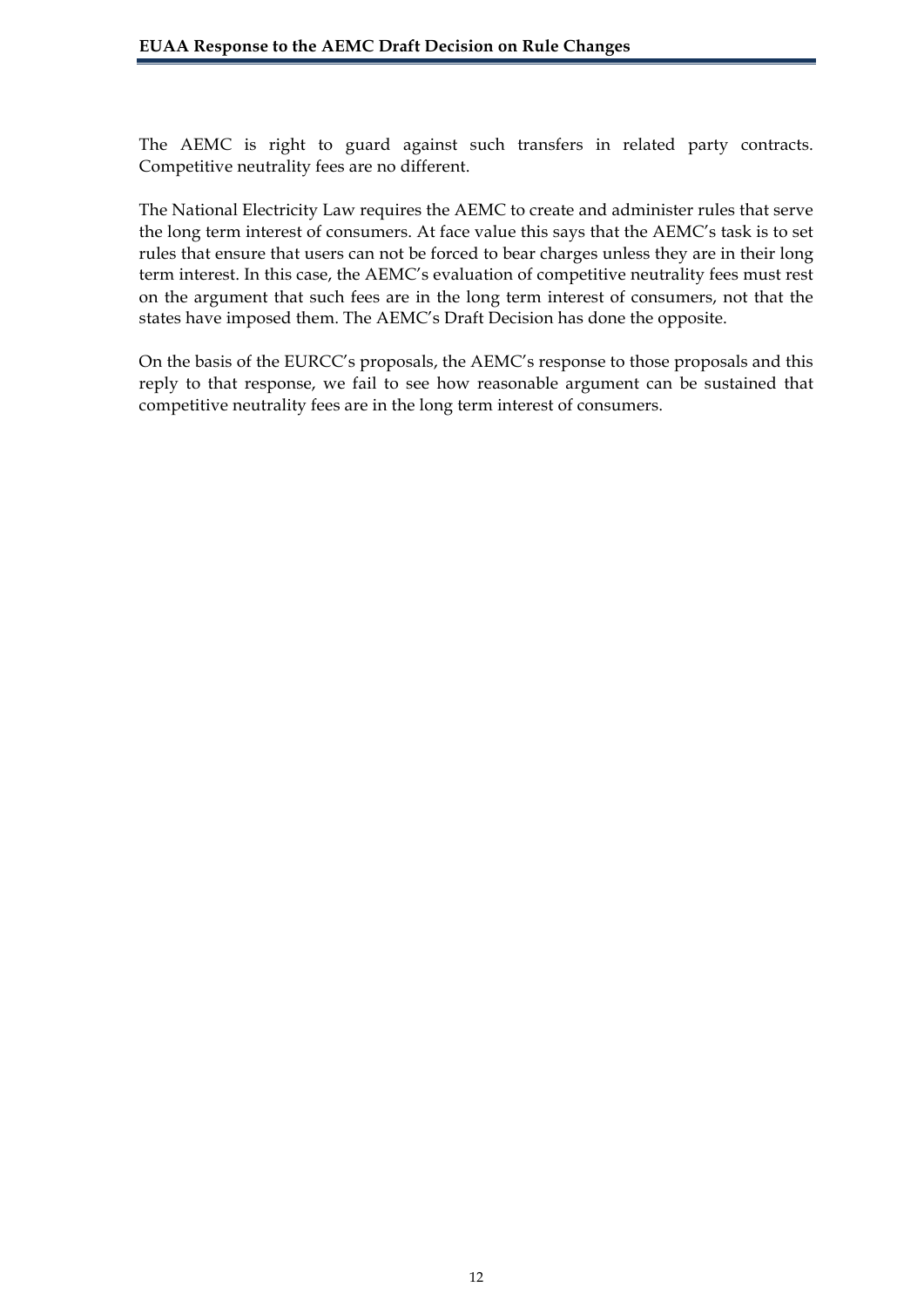## **4.** Capex incentives

The AEMC has decided several changes to the arrangements for regulatory incentives in respect of capex. The main changes proposed are as follows:

- The AER is able to undertake ex-post reviews of actual capex, and if it considers actual expenditure above the amount allowed in the regulatory control has been inefficient, to then ensure it is not included in the regulated asset base.
- The AER can decide whether to use actual or forecast depreciation in its calculations.
- The AER can design capex efficiency benefit sharing schemes.

Of lesser significance, the AER can preclude inefficient related party margins or capitalised opex from being rolled into the RAB.

### **Assessment**

The AEMC has decided that the AER should have a significant degree of freedom in designing capex incentives. This extends the freedoms that the AER already has, such as the use of Efficiency Benefit Sharing Schemes, but which it has not used.

In principle regulatory discretion in the design of incentives is important. Incentive design is complex, and intrinsically empirical. It is essential that the regulator is able to learn from past experience. This is difficult if incentives are controlled through the Rules. In principle therefore, the AEMC's proposals in this area are desirable and necessary.

However, the only area in which there is a significant departure from the current arrangements is in respect of the opportunity afforded to the AER to consider ex-post capex reviews, and to exclude some expenditure from the regulated asset base, if the AER considers that such expenditure has been inefficient.

There are arguments for and against ex-post optimisation. The argument for them – in terms of their impact on efficiency – is that the threat that the regulator will assess expenditure as inefficiently incurred, acts as a discipline on expenditure network service providers. This is because there will be a reduction in financial returns if investors rather than consumers are left to carry the burden of inefficient expenditure, and adverse expost assessments can be expected to carry significant reputational risk for the NSPs' executives.

Government owned service providers have historically spent far in excess of the capital expenditure allowances in their regulatory controls. Energy users have been burdened with almost all of the additional costs. One wonders whether such overspending would have occurred if regulators had been able to use ex-post expenditure assessments.

The main argument against the adoption of ex-post controls is that network service providers can be expected to argue that this risk of ex-post assessment will increase their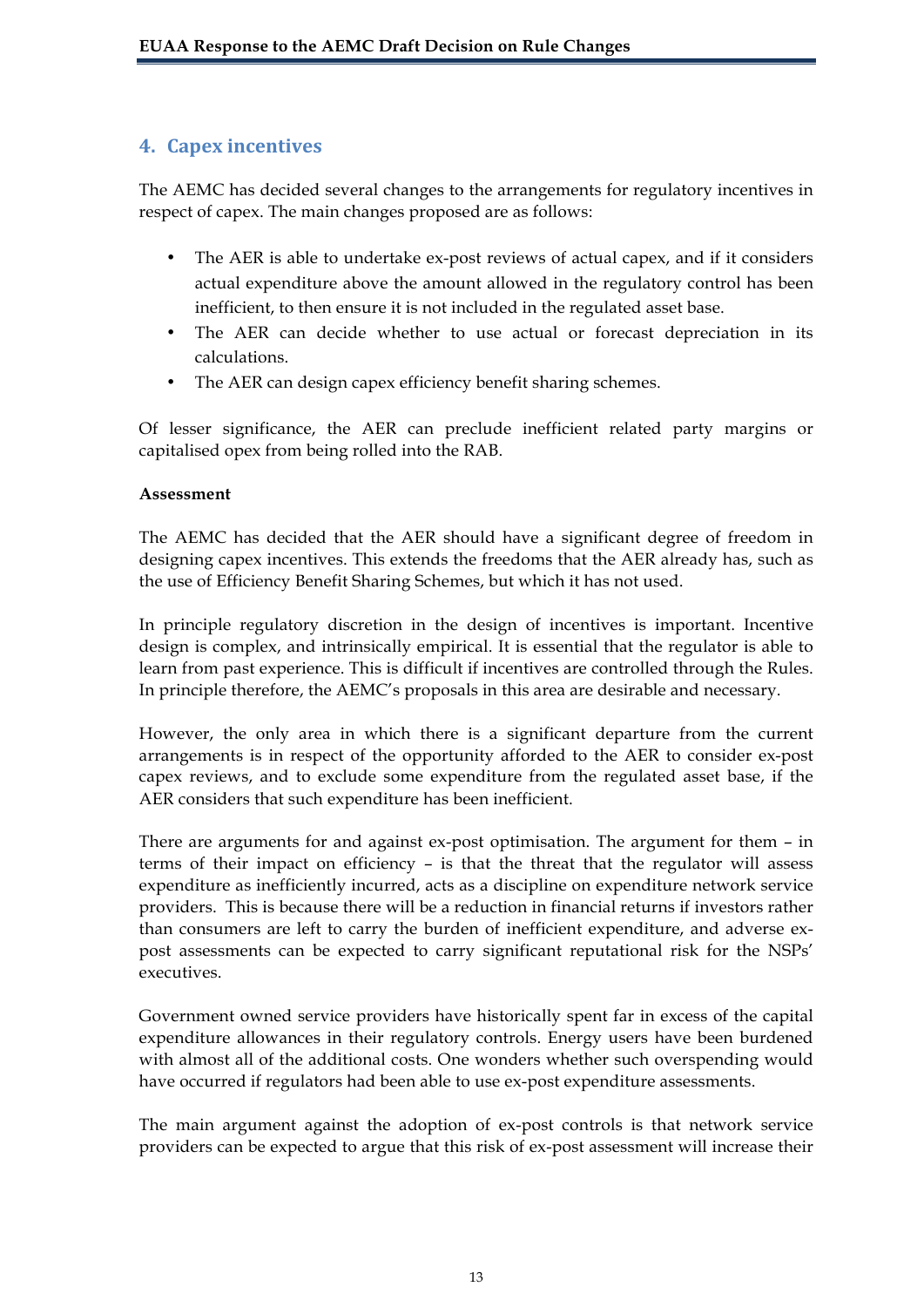investment risk and hence require compensation through higher allowed returns on equity. It is not clear that the AER will be able to withstand this argument. Therefore what might be gained through greater discipline on expenditure will be lost on higher allowed rates of return.

In addition, ex-post expenditure assessments are very demanding to do. A reasonable expost adjustment must be able to focus on the information available to NSPs at the time they committed expenditure, and be able to conclude that the NSPs had failed to reasonably take account of that information and hence had spent more than they should have. This is a lot to ask of a regulator.

Our concern therefore is that the threat of ex-post adjustment may turn out to be an idle threat, but which NSPs will be able to capitalise on by claiming that it increases investment certainty and hence is a basis to allow higher regulated rates of return. In this case the inclusion of ex-post expenditure assessments will do more harm than good. On balance we incline to this view.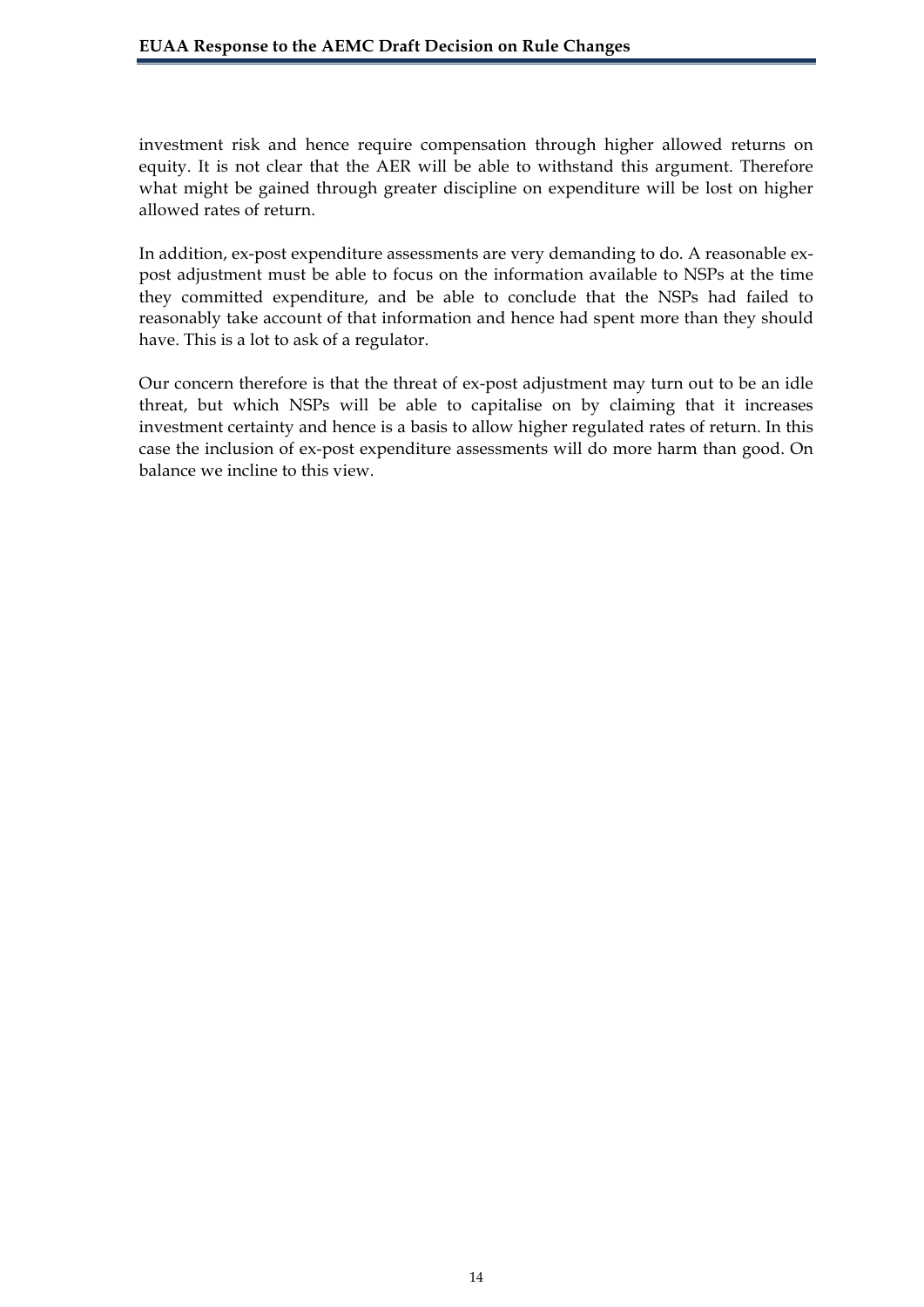## **5. Determination,of,opex,and,capex,allowances**

The AEMC has made two changes in this area. The first is to strike out clause 6.12.3(f) from Chapter 6. This is a significant change. The second is to take out the words "circumstances of the relevant NSP" in relation to benchmarking.

#### **Assessment**

Clause  $6.12.3(f)$  (which is in Chapter 6, but not 6A) says that if the AER refuses to approve part of an NSP's proposal it must determine a substitute amount "only to the extent necessary" and "on the basis of the regulatory proposal". The AER has suggested that this has constrained their ability to set an efficient level of expenditure.

The extent to which this has constrained the AER is debatable. However we agree with the AEMC that this clause serves no useful purpose. The AER should be able to determine an efficient expenditure allowance subject to general requirements, and we can see no reason why it should be constrained to make adjustments based on only NSPs' proposals. This is the origin of our significant concern about "onus of proof" (the clause elevates the NSP's proposal to the status of the document against which changes by the regulator are to be referenced. The AEMC's draft decision addresses this concern, and the NSP's proposal no longer has such special status. We agree with this important change.

We also agree that the excision of the requirement that the AER must have regard to the "circumstances of the relevant NSP" in its benchmarking is helpful. This requirement does not distinguish between endogenous factors (which benchmarks should ignore) and exogenous factors (which they shouldn't). Excising this requirement will avoid wasteful argument, and perhaps embolden the AER in developing benchmarks.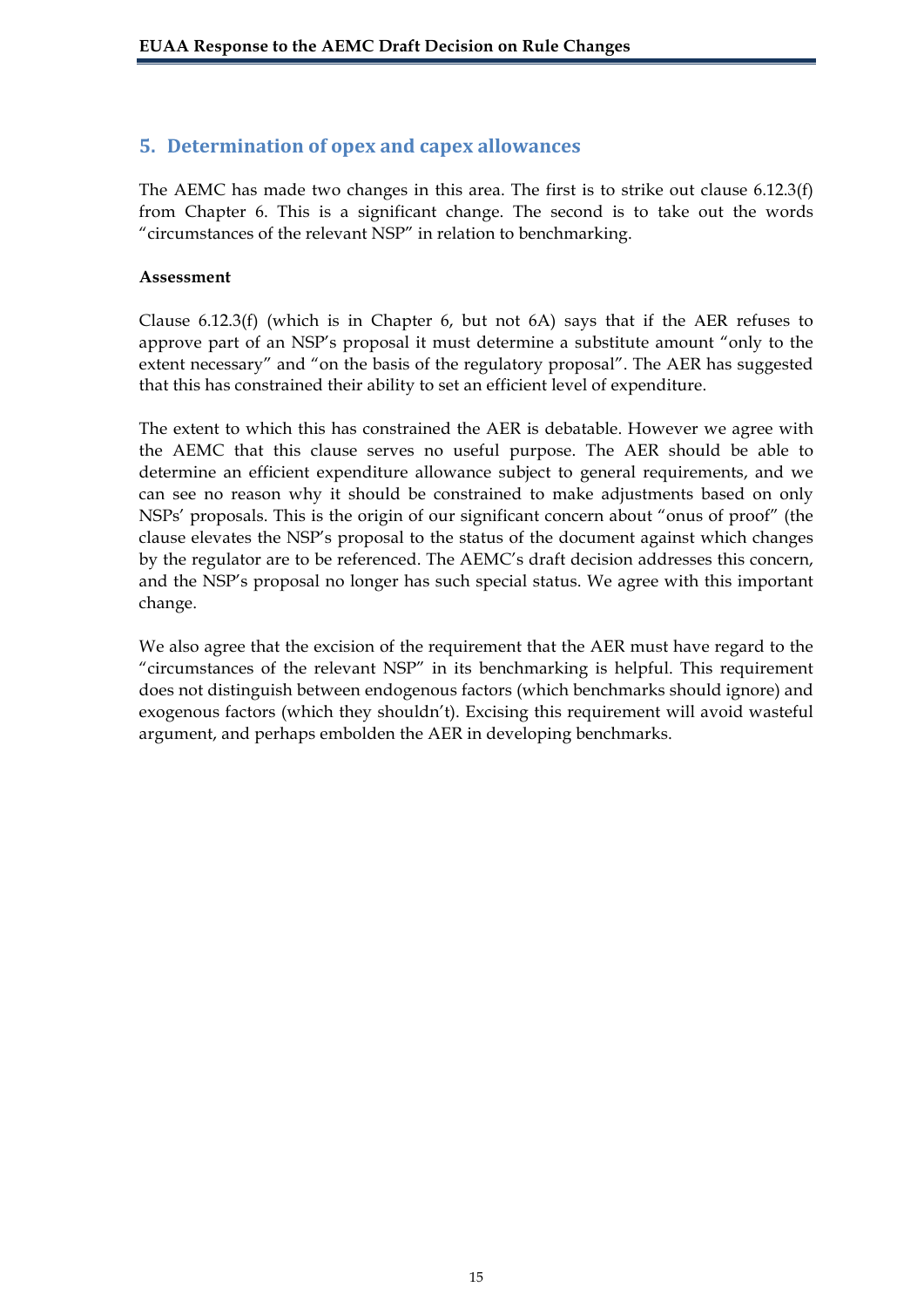## **6. Regulatory,processes**

The AEMC has made what it calls "incremental" changes to the current regulatory determination process. Other than the consumer empowerment related changes discussed in the next section, these propose changes are to:

- 1. require NSPs to identify confidentiality claims, and the AER to report on these claims;
- 2. require the AER to report on its website where it receives late or out-of-scope material from NSPs' proposals;
- 3. increase the time for NSP to prepare revised regulatory proposals;
- 4. introduce a discretionary cross-submissions stage; and
- 5. commence regulatory determinations six months earlier.

#### **Assessment**

These changes seem reasonable and may address some concerns about the abuse of regulatory processes by NSPs and of their claims to confidential information. However, as the AEMC notes, these changes are "incremental" and we suggest have no great value in affecting future regulatory outcomes.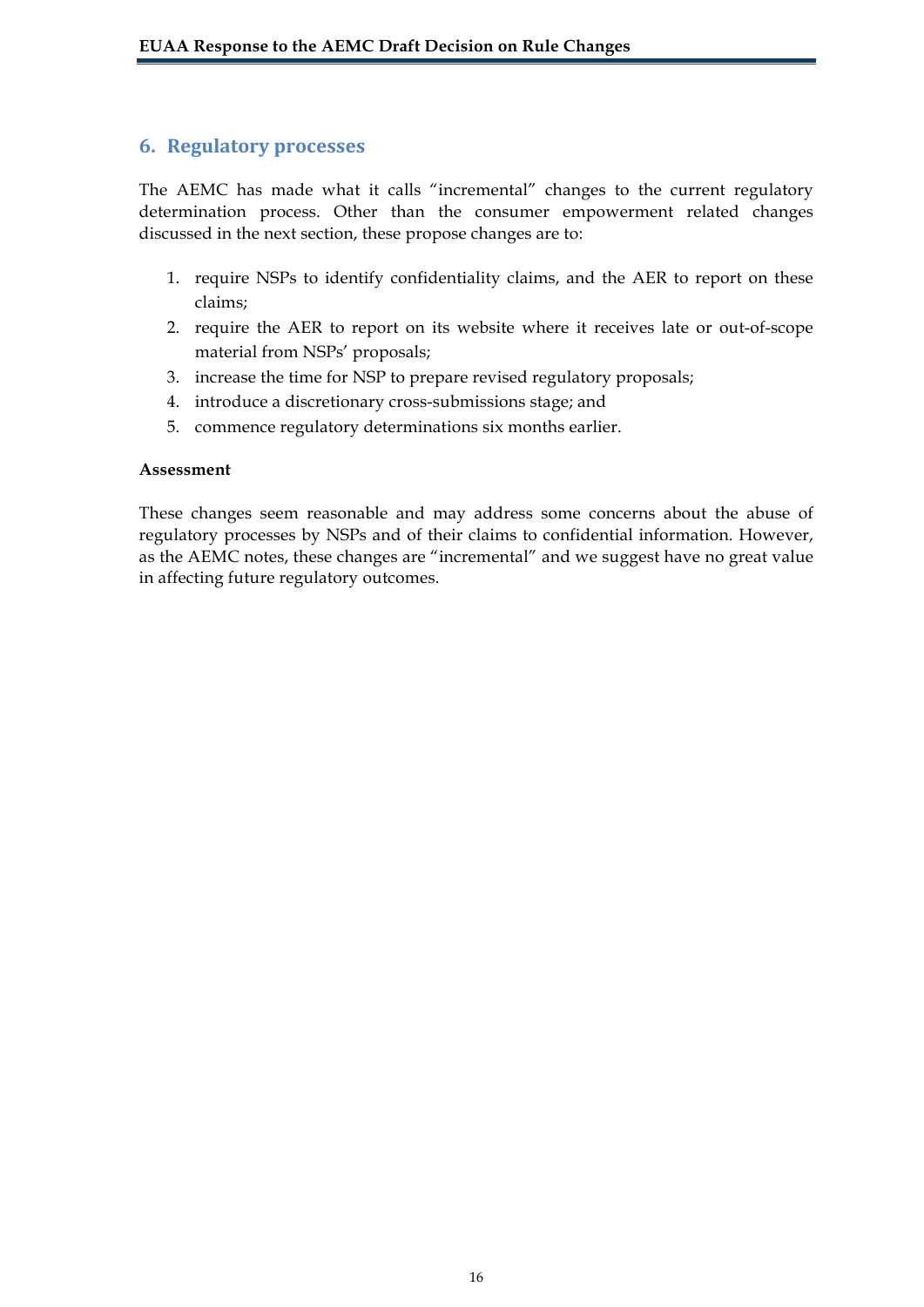## **7. Consumer engagement**

The Executive Summary of the Draft Decision has a section entitled "consumer engagement and participation" that describes various actions that the AEMC suggests should be taken to "attempt to address a lack of focus on consumer engagement and participation". There is no section of the Draft Decision specifically dealing with this, but its covered within a section entitled "regulatory determination process". The AEMC's proposals are that:

- 1. NSPs must say how they have engaged with customer representatives in their regulatory proposals, and the AER must take this into account when setting the extent to which NSPs have engaged with consumers in preparing their forecasts;
- 2. The AER should publish an issues paper after receiving the regulatory proposal to "assist consumer representatives to focus on the key preliminary issues";
- 3. The AER must publish a benchmarking report to inform consumers on the relative efficiency of NSPs.

### **Assessment**

Neither the EURCC nor the AEMC made proposals to change the Rules to improve consumer engagement. These proposals have therefore been developed by the AEMC independently of any rule change proposals.

The first area – requiring NSPs to report on customer engagement and then requiring the AER to take account of this - is potentially meaningful. It is possible to imagine an outcome consistent with this proposal, in which NSPs and user representatives engage with each other with a review to reaching a negotiated settlement on prices and services. The AER's task would then be to verify that this was a fairly negotiated settlement, that the parties to the negotiation represented their respective constituencies, and that the resulting settlement served the public interest. This "negotiated settlements" approach is commonly used in the regulation of NSPs federally in Canada and the U.S, and in some states of the U.S. and provinces in Canada (for example Florida, California and Alberta).

However, it is not clear that this is what the AEMC has in mind. We imagine that the AEMC's intention is that the consumer engagement that it would like to see the AER and NSPs undertake is really about "consultation" and the provision of information so that consumers are better informed about the NSPs proposals and the AER decisions, presumably so that the resulting decisions (and price rises) win greater acceptance amongst consumers. Assuming that this is the AEMC's intention then this proposal, like the other two, is perhaps useful. But it should not be imagined that this constitutes what might be considered to be "empowerment" in the commonly accepted meaning of the word.

With regard to the second and third areas, it would be better to require the AER to demonstrate that it has sought to understand consumer preferences and their willingness to pay, rather than to require them to "assist" consumers to focus on what it, the AER,